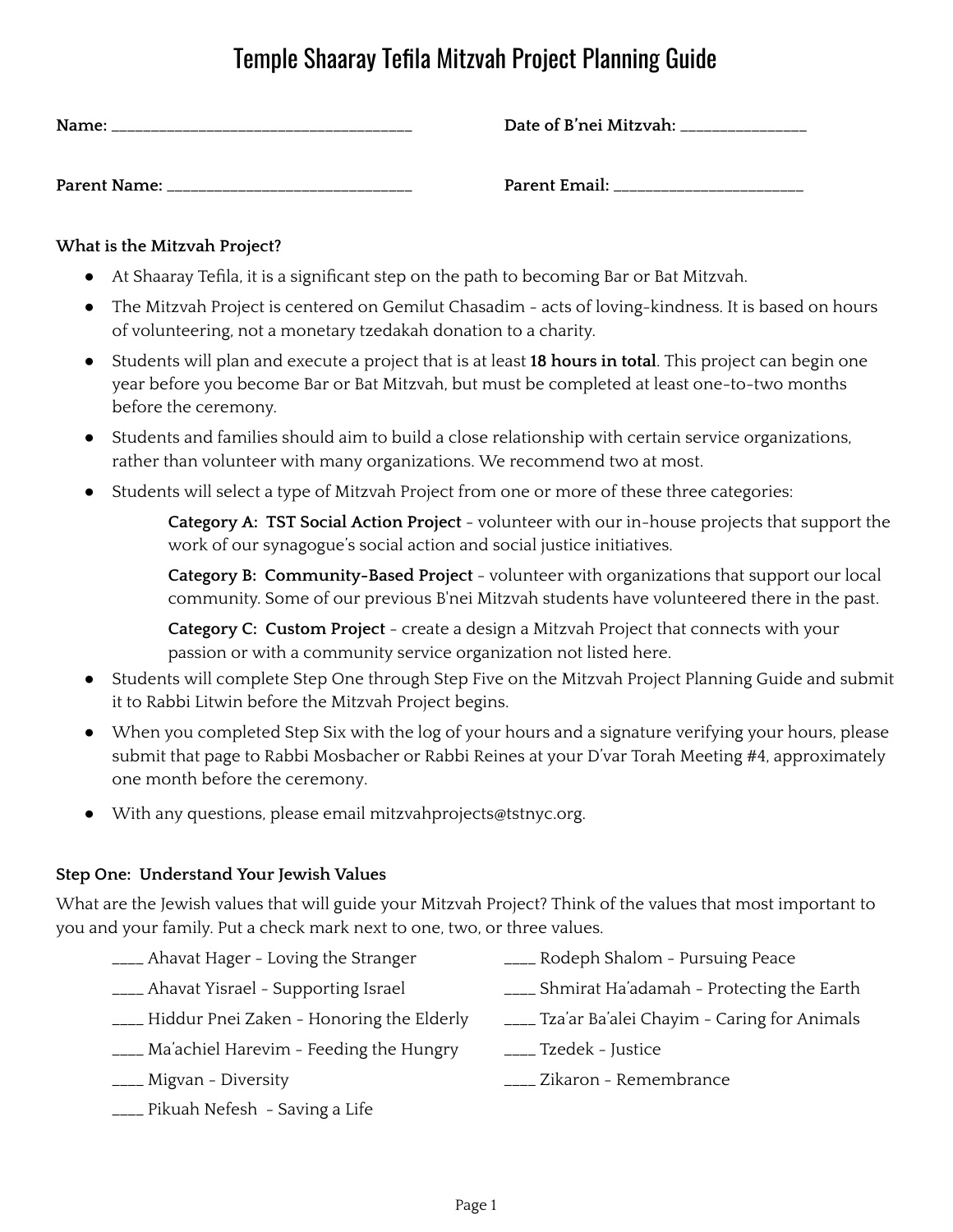### **Step Two: Select your category of mitzvah project. Put checkmarks next to one or more of these categories:**

# \_\_\_\_ **Category A: TST Social Action Project**

For example...

- Volunteer with Backpack Buddies
- Volunteer at Sandwich Saturday
- Volunteer at Mitzvah Day

For all dates and times, visit www.shaaraytefilanyc.org/volunteer For more information, contact Carol Crossen, carol.crossen@gmail.com

## \_\_\_\_ **Category B: Community-Based Project**

For example...

- Volunteer with the elderly through DOROT; contact Shai Rosenfeld, srosenfeld@dorotusa.org
- Volunteer with special needs children through Friendship Circle; visit www.friendshipcirclenyc.org
- Volunteer at the food pantry at Little Sisters Association; contact Trish Gough, tgough@lsafhs.org
- Volunteer to serve meals with NY Common Pantry; contact volunteer@nycommonpantry.org
- Volunteer as a tutor at the Stanley Isaacs Center; contact Gigi Verkaik, gverkaik@isaacscenter.org
- Volunteer with animals at Bideawee Animal Hospital; visit www.bideawee.org/volunteer
- Volunteer to cook a meal with JCC Community Cooks; visit www.jccmanhattan.org/volunteer
- Volunteer with children at Spence-Chapin; contact volunteer@spence-chapin.org
- Volunteer as a dog walker to support Israeli Guide Dogs; visit www.israelguidedog.org

#### \_\_\_\_ **Category C: Custom Project**

Here's how...

- Create a project that incorporates your Jewish values
- Find an organization that is connected with your passion
- Understand how you will impact those in need
- Log your hours

#### **Step Three: Select and Confirm Your Organization(s) and Cause(s)**

What is the name of the organization(s) or project(s) of your Mitzvah Project?

| Organization/Project #1: ___ | Organization/Project #2: ____ |
|------------------------------|-------------------------------|
| Contact Person:              | Contact Person:               |
| Email or Phone Number:       | Email or Phone Number:        |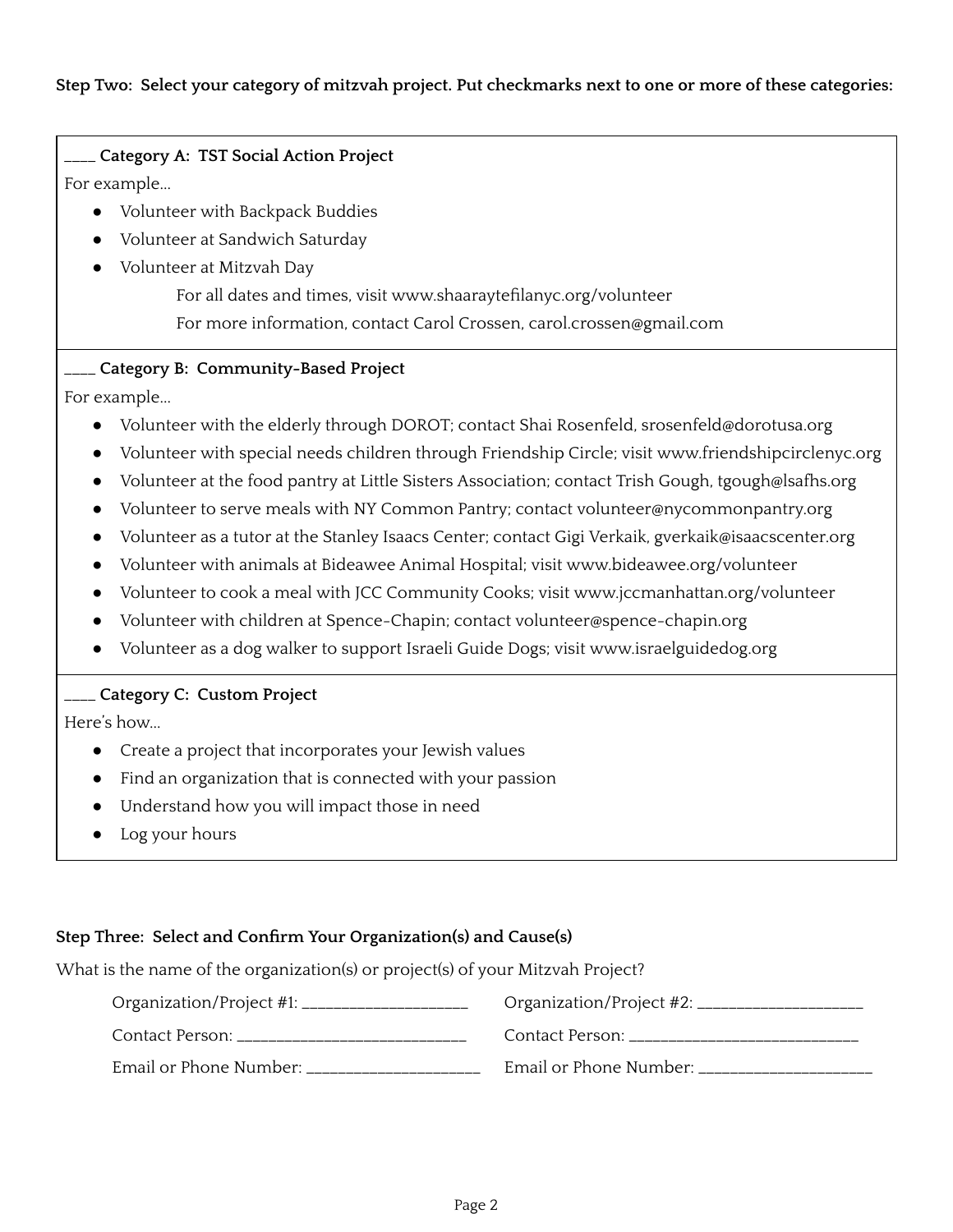## **Step Four: What is the Mitzvah Project?**

In two to three sentences, describe the volunteer work you will be doing and who you will be helping.

## **Step Five: Understand Who You Are Helping**

What are the causes or people supported by your project? Who are you helping?

- \_\_\_\_ Animals
- \_\_\_\_ Arts and Culture
- \_\_\_\_ Children
- \_\_\_\_ Education
- \_\_\_\_ Elderly
- \_\_\_\_ Emergency Response
- \_\_\_\_ Environment
- \_\_\_\_ Healthy Living
- \_\_\_\_ Jewish Living
- \_\_\_\_ Special Needs
- \_\_\_\_ Poverty and Hunger
- \_\_\_\_ Other: \_\_\_\_\_\_\_\_\_\_\_\_\_\_\_\_\_\_\_\_\_\_\_\_\_\_\_\_\_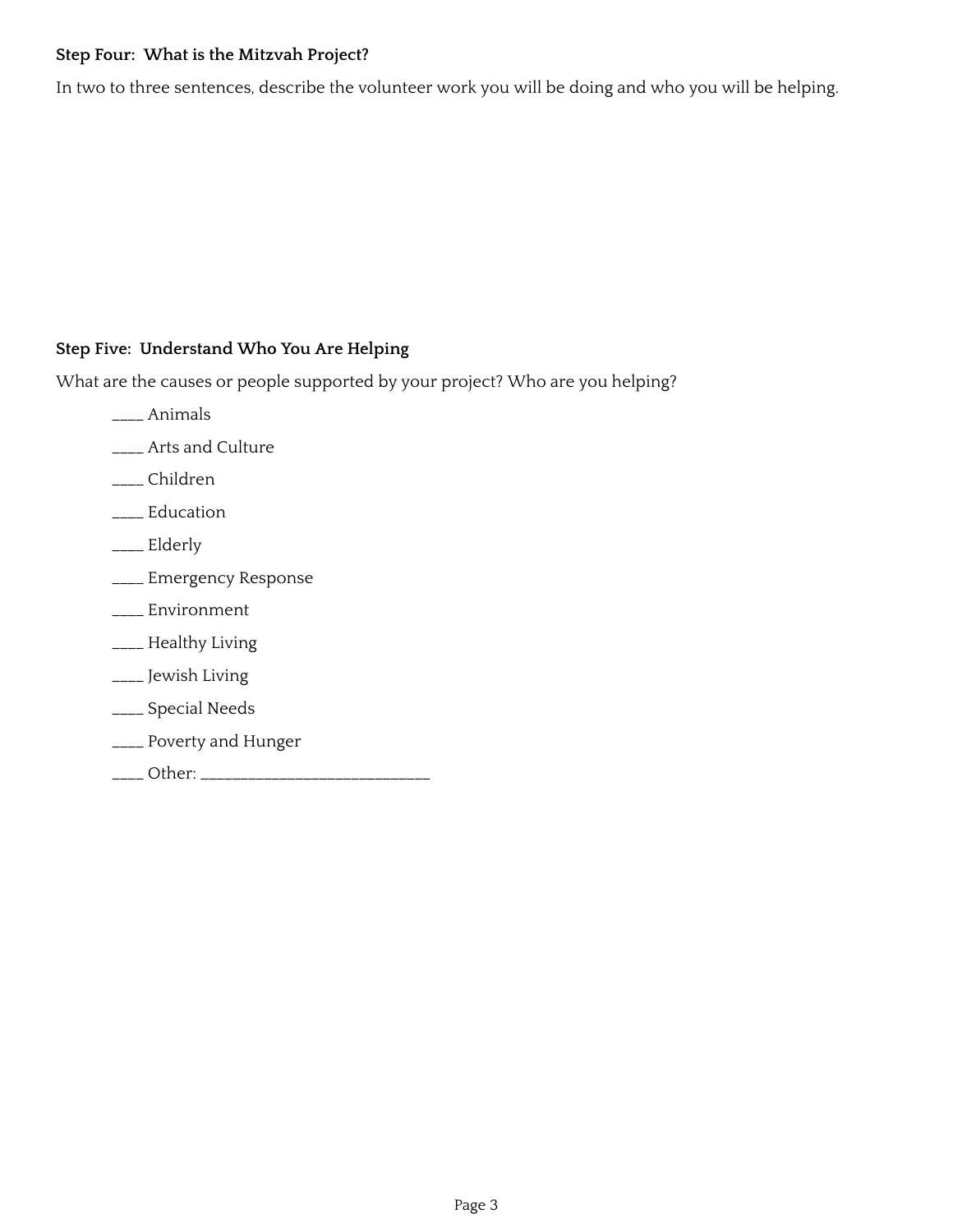## **Step Six: Log Your Community Service Hours - This Form is Due at D'var Torah Meeting #4**

It is up to you to determine how you will complete your 18 hours for your Mitzvah Project. You can space it out however you want in the months leading up, just be sure to plan ahead! Log your hours on this sheet, then have the staff or volunteer coordinator(s) from your organizations also sign this sheet.

| 12 months before your B'nei Mitzvah |                      |
|-------------------------------------|----------------------|
|                                     | How many hours? ____ |
| 11 months before your B'nei Mitzvah |                      |
|                                     | How many hours? ____ |
| 10 months before your B'nei Mitzvah |                      |
|                                     | How many hours? ____ |
| 9 months before your B'nei Mitzvah  |                      |
|                                     | How many hours? ____ |
| 8 months before your B'nei Mitzvah  |                      |
|                                     | How many hours? ____ |
| 7 months before your B'nei Mitzvah  |                      |
|                                     | How many hours? ____ |
| 6 months before your B'nei Mitzvah  |                      |
|                                     | How many hours? ____ |
| 5 months before your B'nei Mitzvah  |                      |
|                                     | How many hours? ____ |
| 4 months before your B'nei Mitzvah  |                      |
|                                     | How many hours? ____ |
| 3 months before your B'nei Mitzvah  |                      |
|                                     | How many hours? ____ |
| 2 months before your B'nei Mitzvah  |                      |
|                                     | How many hours? ____ |
| 1 month before your B'nei Mitzvah   |                      |
|                                     | How many hours? ____ |
|                                     |                      |

Total Hours (must be at least 18 hours): \_\_\_\_\_\_\_

**By signing below, I affirm that I completed these hours of community service for my Mitzvah Project:**

|                 | Date: and the part of the part of the part of the part of the part of the part of the part of the part of the p |
|-----------------|-----------------------------------------------------------------------------------------------------------------|
|                 | Date: ________                                                                                                  |
| Date:           |                                                                                                                 |
| $\text{Date}^*$ |                                                                                                                 |